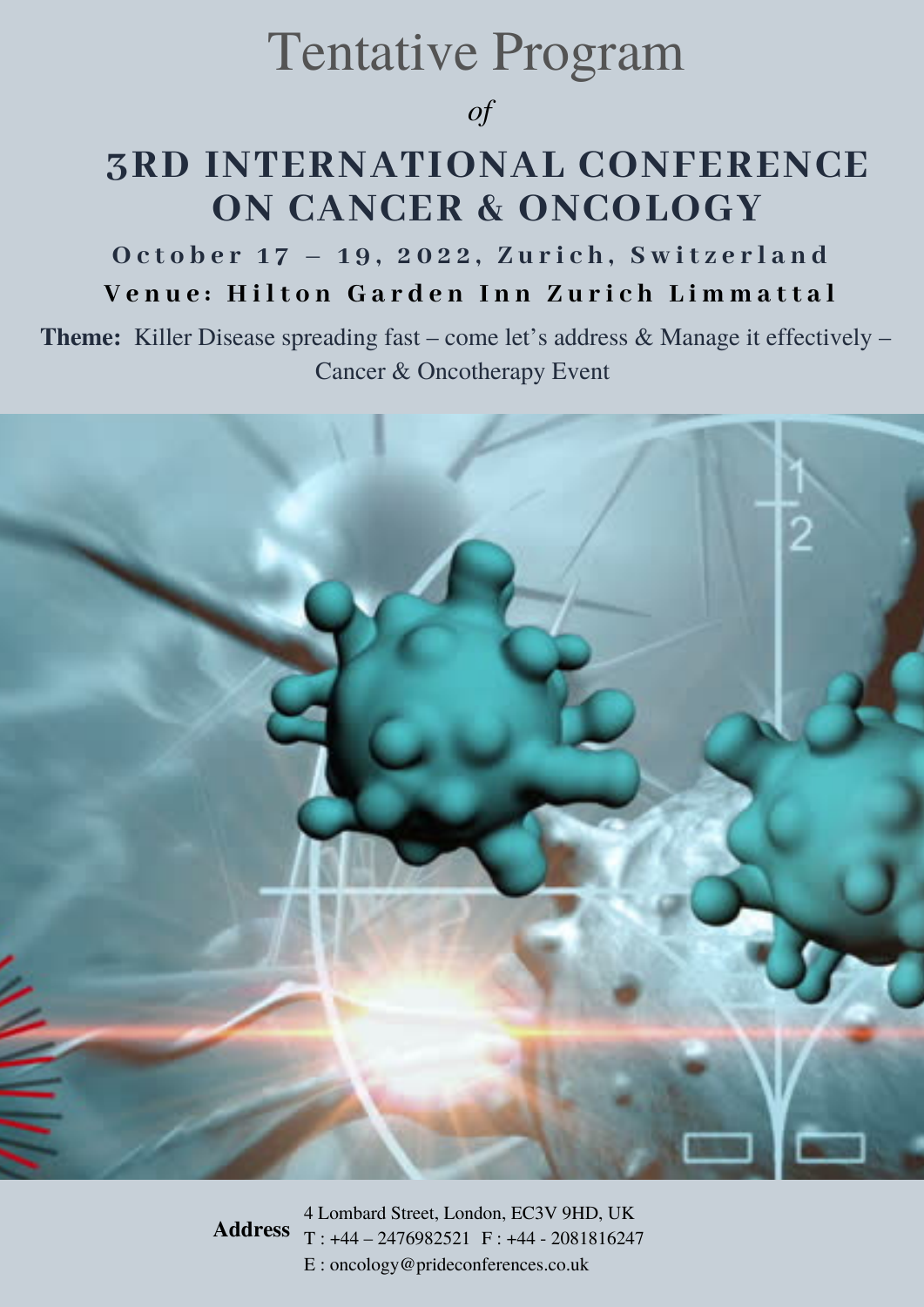# **Lectures From**

**Title:** Gap Junctional Intercellular Communication, A Biomarker to Determine Chemopreventive Activity of Natural Products

**Brad L Upham,** *Michigan State University,* **USA**

**Title:** Quality of Life in Patients with Oral Cancer

**M.M. Davudov,** *Azerbaijan Medical University,* **Azerbaijan**

**Title:** Epidemiology of Breast Cancer in Women Based on Diagnosis Data from Oncologists and Senologists in Algeria

**Abdelkader EL Hakim Boubjella,** *University of Blida 1***, Algeria**

**Title:** Operative Outcome of Laparoscopic Colorectal Cancer Surgery in a Regional Hospital in a Developing Country: A Propensity Score-Matched Comparative Analysis

**Suppadech Tunruttanakul**, *Sawanpracharak Hospital***, Thailand**

**Title:** Pancreatic Metastasis from Infiltrating Lobular Breast Carcinoma: Difficulties in Diagnosis and Review of Medical Literature

**Pietro giovanni Giordano,** *Hospital Ruber Juan Bravo***, Spain**

**Title:** A Simple and High‐Accuracy PID‐Based Temperature Control System for Magnetic Hyperthermia Using Fiber Optic Thermometer

**Lais Cristina,** *King's College London***,United Kingdom**

**Title:** Estrone and HSD17B Enzymes Involved in its Synthesis Drive Epithelial to Mesenchymal Transition and Metastasis in Estrogen Receptor Positive Breast Cancer

**Manuel Picon-Ruiz,** *University of Granada,* **Spain**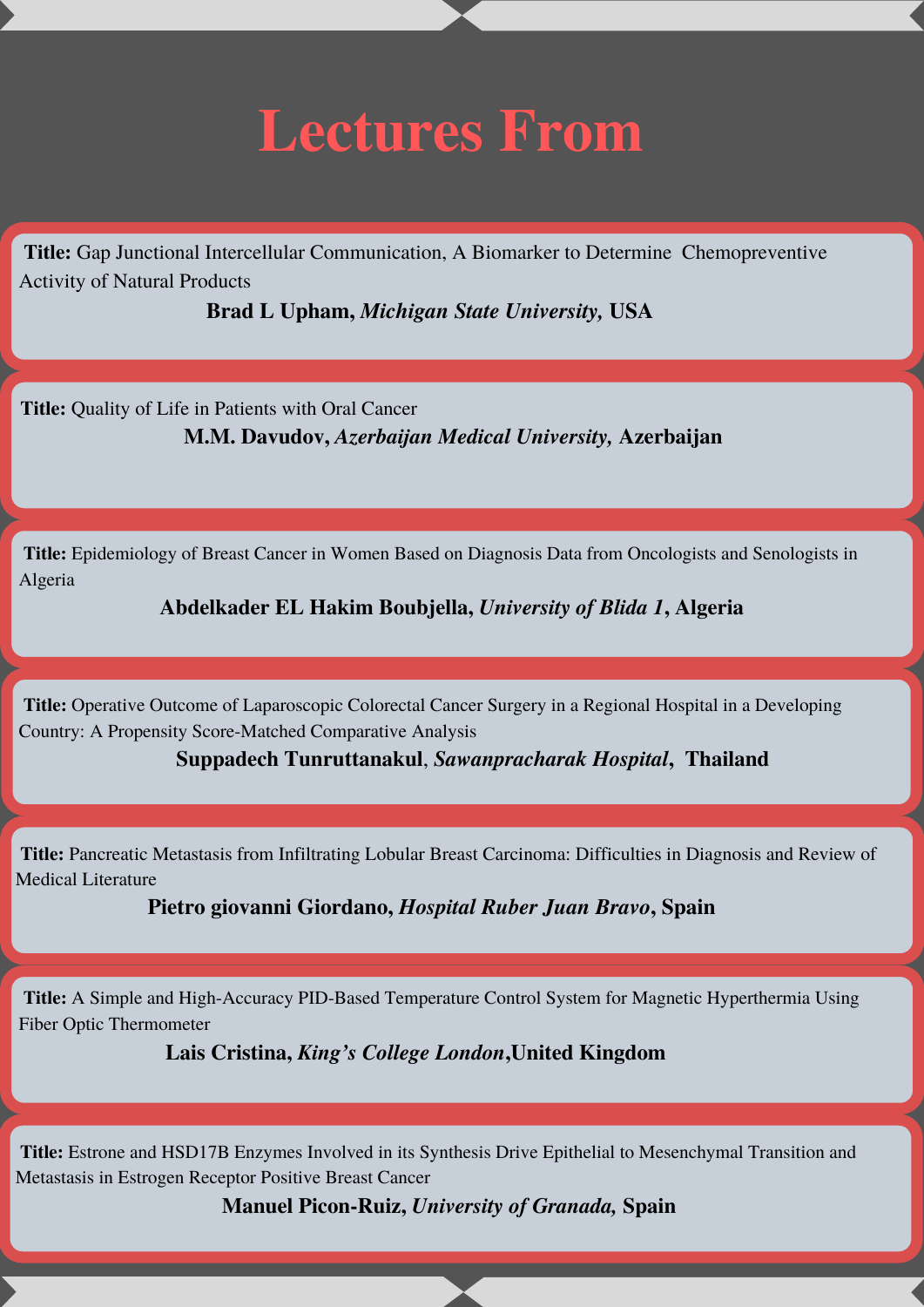**Title:** Openness to New Perspectives Created by Patient Participation at the Morbidity and Mortality Meeting **Petra Zusterzeel ,** *Radboud university medical center,* **Netherlands**

**Title:** Action of Differente Photobiomodulation Parameters on Cell Proliferation and Cell Death in Multipotent Adipose Tissue Cells in Vitro

**Ana Paula Ferro,** *University of São Paulo***, Brazil**

**Title:** Defining Radiologic Complete Response Using a Correlation of Presurgical Ultrasound and Mammographic Localization Findings with Pathological Complete Response Following Neoadjuvant Chemotherapy in Breast Cancer

**Dorothy Ibifuro Makanjuola** *, King Abdulaziz Medical,* **Saudi Arabia**

**Title:** Cancer‐Associated Fibroblasts Secret Interleukin-8 Which Induces S100A8 Upregulation, Promoting the Aggressive Phenotypic Shift in Non‐Malignant Breast Epithelial Cells

#### **EunSook Kim** *,* **Korea**

**Title:** Fertility Sparing Treatment in Cervical Cancer: Abdominal Trachelectomy

**Cyra M. Cottrel,** *Morehouse School of Medicine,* **USA**

**Title:** Biological Effects Induced by doses of Mammographic Screening

**Leslie pereira** *,Department of Medical Physics,* **Brazil**

**Title:** Giant Hydronephrosis Associated with Angiomyo-Lipoma in an Adult Male : A Case Report

**Albert Efiong Ukpong** *,University of Uyo Teaching Hospital,* **Nigeria**

**Title:** Cancer‐Associated Fibroblasts Secret Interleukin-8 Which Induces S100A8 Upregulation, Promoting the Aggressive Phenotypic Shift in Non‐Malignant Breast Epithelial Cells **Aree Moon,** *Yonsei University College of Medicine, Korea*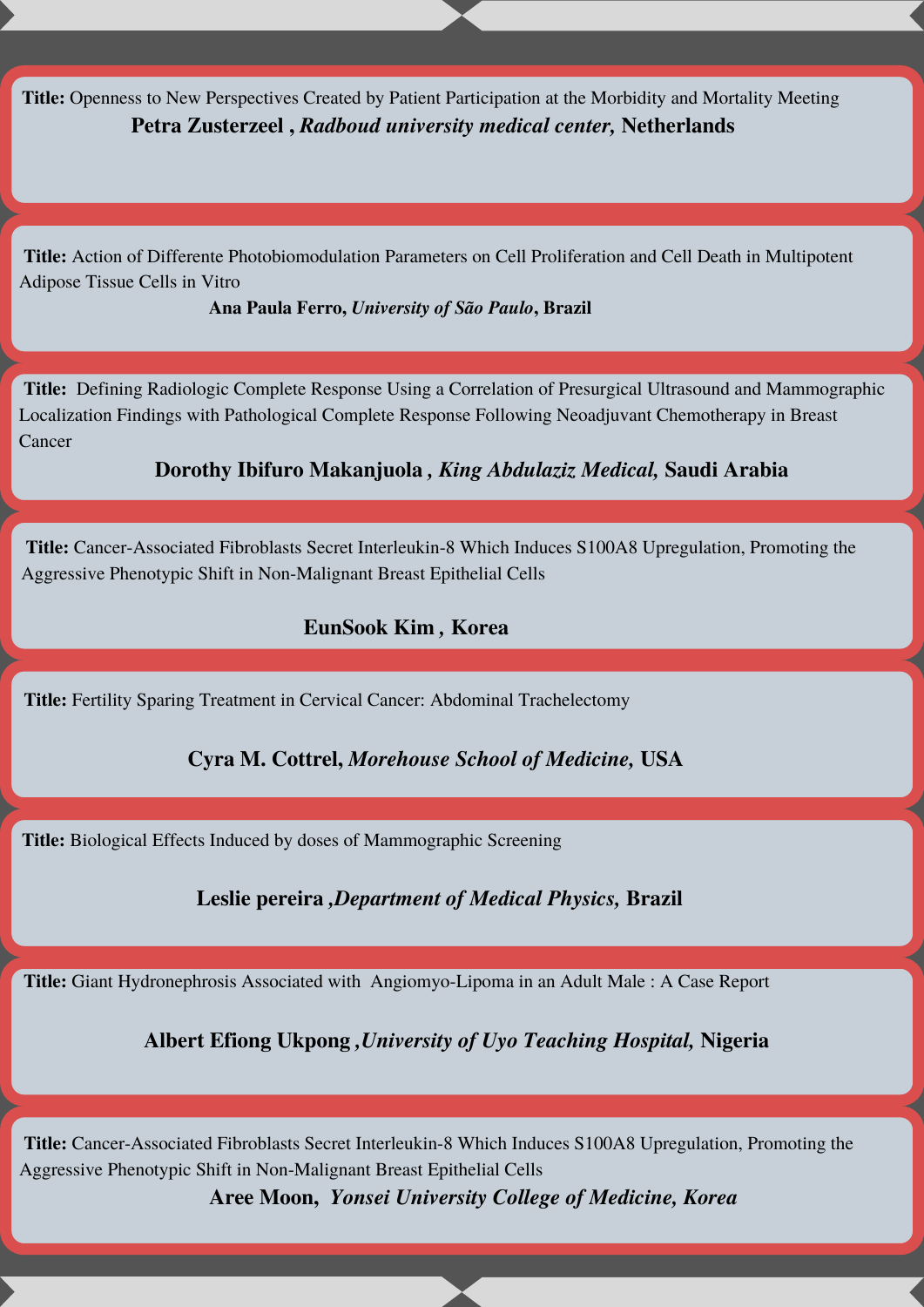**Title:** The SMYD5 Protien Promotes the Development of Hepatocellular Carcinoma in Mice

#### **Teresa Rubio-Tomás ,** *University of Crete,* **Greece**

**Title:** Cancer-Associated Fibroblasts Induce an Aggressive Phenotypic Shift in Non-Malignant Breast Epithelial Cells via Interleukin-8 and S100A8

**Heysol Lim,** *Duksung Women's University, Korea*

**Title:** Caspase-8: Do we Really Know it well Enough?

**Ranadip Mandal,** *J. W. Goethe University, Germany*

**Title:** Inflammatory Stimuli in HER-2 Dependent Evolution of Ductal Carcinoma in Situ (DCIS)

**Hanna Maria Romanska ,** *Medical University of Lodz,* **Poland**

Title: What if it's not a Pulmonary Thromboembolism?

**Beatriz Raboso Moreno,** *University Hospital of Getafe,* **Spain**

**Title:** Case Series Of Non-Ampullary Duodenal Adenomas

**Amitabh Yadav,** *Sir Ganga Ram Hospital***, India**

**Title:** Follicular Thyroid Carcinoma with an Iliac Wing Metastasis: Rare case report at Bugando Medical Centre in Tanzania and a control of the control of the control of the control of the control of the control of the control of

**Olivia Michael Kimario**,*Department of Otorhinolaryngology***,Tanzania**

**Title:** Nuclear Medicine Therapy of Prostate Cancer: State of the Art and Future Perspectives

**Tebatso M.G. Boshomane ,** *Department of Nuclear Medicine, South Africa*